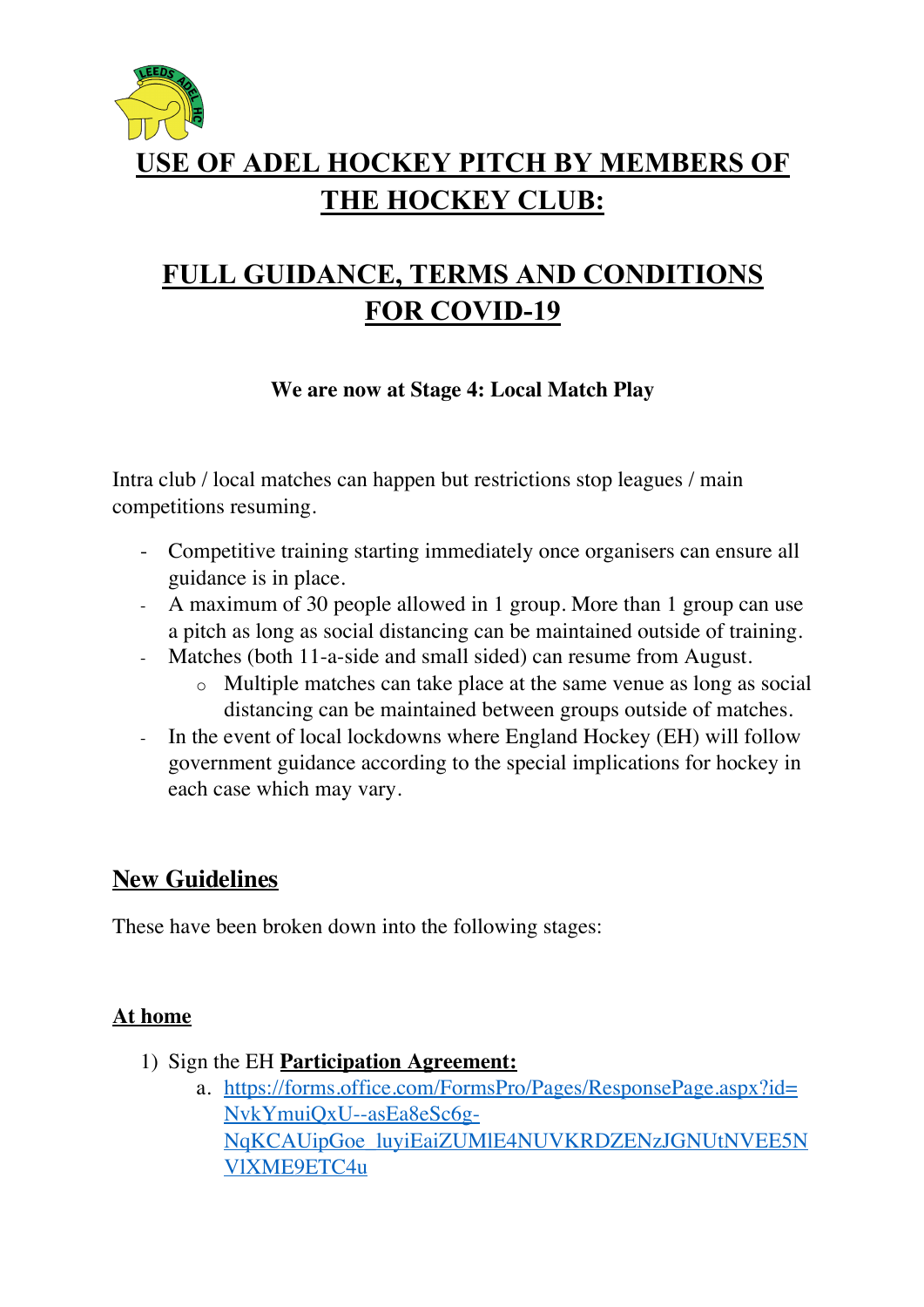

- i. Players, coaches, officials and volunteers are **all** required to **sign** the above **before participating** in any hockey activity
- ii. You only need to fill it out once.
- iii. Parents/guardians of U18s should complete the form on their behalf.
- iv. Please do this as soon as possible as it may take up to 24 hours for this to go through to the clubs covid officer.
- 2) Self-assessment check for Covid symptoms
	- a. This must be done before each hockey session
	- b. If you or someone you live with have the below symptoms do not participate and follow the Government and Public Health England (PHE) advice re self isolating.
		- i. You must not participate if you have been advised to selfisolate by a health practitioner or PHE.
- 3) Bring with you
	- a. Own equipment
	- b. Hand sanitizer
	- c. Full water bottle
	- d. Arrive changed and ready to play

#### **Outside of hockey activity**

- 1) Travel
	- a. Follow the government travel advice for getting to and from the venue - https://www.gov.uk/guidance/coronavirus-covid-19-safertravel-guidance-for-passengers
	- b. More detail in the Travel section below
- 2) **Check in** with your organiser for **Track and Trace purposes**
	- a. Use the link for Adel's check in https://forms.gle/XAx3KSK6tbRWWFv79
- 3) Stagger arrival times to maximise social distancing between groups for training sessions or matches.
- 4) Clean your hands regularly use the hand sanitizer on arrival and when leaving as a minimum.
- 5) Listen to the safety briefing outlining the EH guidance prior to each session.
- 6) **In all settings** before and after the session, during team talks and, in any breaks, all participants should **practise social distancing**.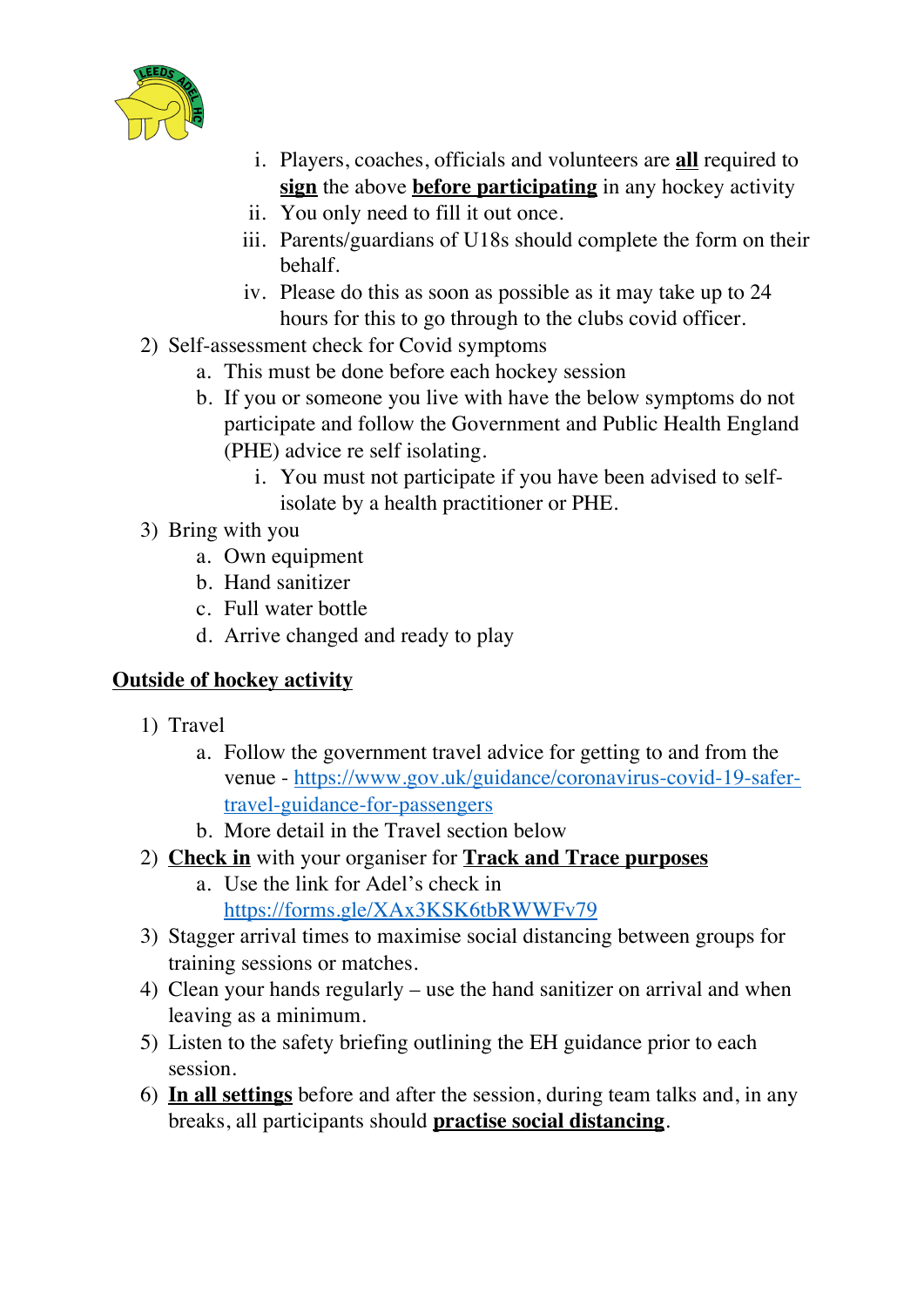

#### **During match play or training**

Competitive contact match play is now allowed with the following added precautions:

- 1) During warmups and cool downs, participants should practice social distancing where possible.
- 2) Respect your team, opposition and umpires; avoid shouting excessively or spitting.
- 3) Take Penalty Corners and Free-hits around the D promptly
- 4) Touch the ball only with your stick/GK equipment and **not** your hands
	- a. Use your own protective equipment or disinfect before use (e.g. facemasks)
- 5) **Socially distance** when play stops
	- a. **No** handshakes with other players or close contact during goal celebrations
- 6) On the **sidelines**:
	- a. Substitutes and coaches are permitted but must **socially distance** on the touchline or in the dugout.
	- b. Any **spectators** at matches (including parents and carers) must be restricted to **discrete six person gathering limits and spread out**, in line with wider government guidance.
	- c. Refreshments and drinks containers must not be shared.
- 7) If a participant becomes symptomatic during the activity, they should immediately remove themselves from the activity and return home as soon as possible and inform the covid officer.

#### **After play**

- 1) Wash your kit or leave it for 72 hours.
- 2) If you display **any symptoms of COVID-19 after playing hockey, contact your hockey provider's COVID-19 Officer** for further information (including contacting NHS Test & Trace)
- 3) The nominated Covid Officer for Leeds Adel HC 2020-21 is Hannah Fisk. Email: secretary@leedsadelhockey.co.uk

The full EH guidelines can be found below:

- For players
- For coaches
- For umpires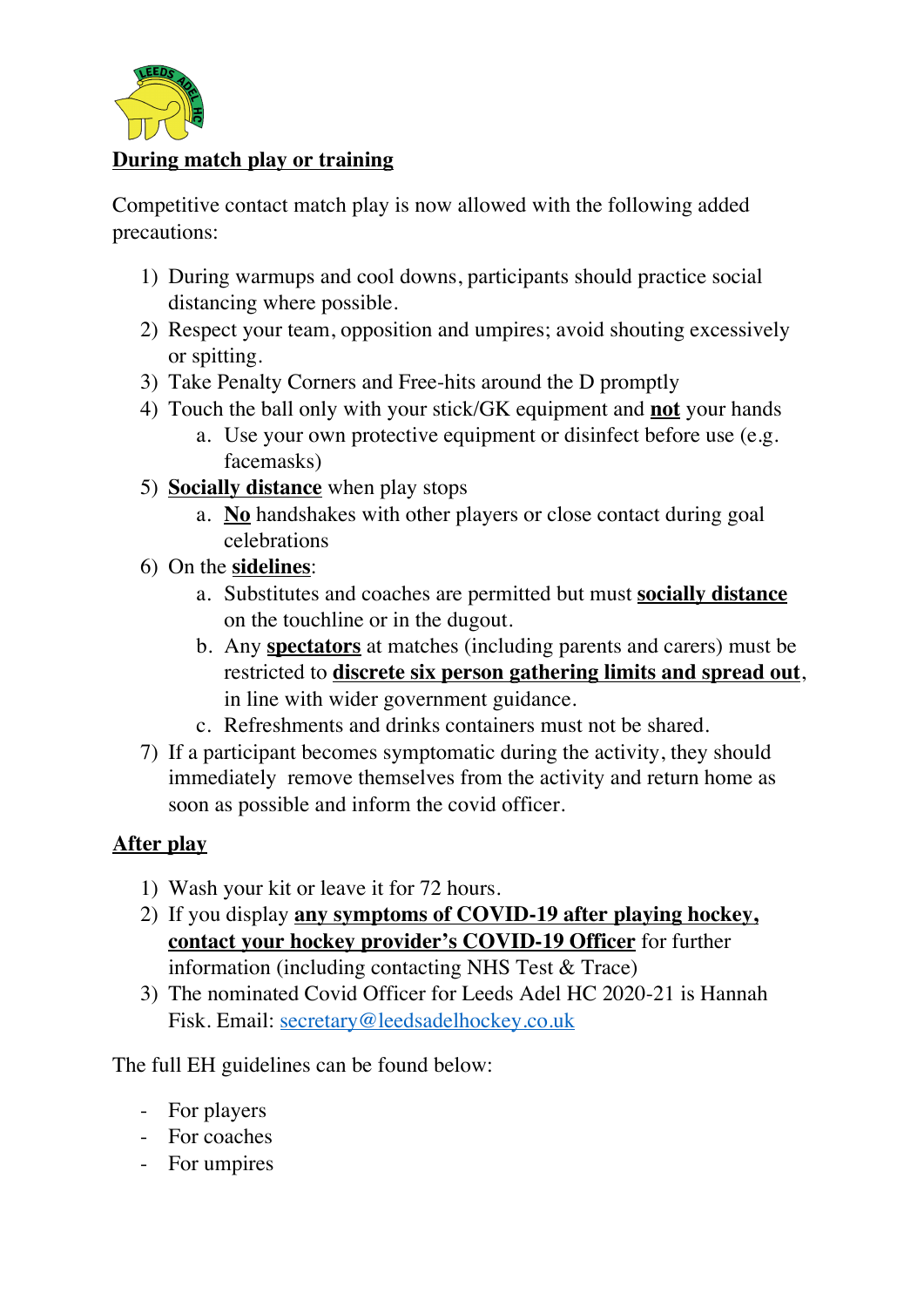

Before participating, we encourage everyone to read the guidance and access the EH website for further information.

### **'Checking in'**

All players, officials, volunteers and spectators must undergo a self-assessment for any Covid-19- symptoms. No-one should leave home to participate in any form of hockey if they, or someone they live with, has any of the following:

- A high temperature (above  $37.8^{\circ}$ C)
- A new, continuous cough
- A loss of, or change to, their sense of smell or taste

**This check must be done before each hockey session** and before the player mixes with others, so that if they have symptoms there is no chance of others being affected. Should an individual have demonstrated any such symptoms, they must not participate.

To complete the check please follow this link.

Anyone who has already been instructed to self-isolate by a health care practitioner or PHE should continue to follow this advice and may not participate.

**As this activity is no longer required to be socially distant there is an increased risk associated with taking part in hockey activity**. We strongly advised participants to comply with public health restrictions and avoid high risk behaviour outside the sports setting to reduce the risk to their fellow participants when they do attend.

### **Local Lockdowns**

We will take advice from England Hockey with regard to local lockdowns and whether or not members from those postcodes can participate. This may be unique in each case and we will be in contact with EH as these develop.

The current advice is that those from lockdown postcodes can participate in Stage 4 unless the lockdown specifically mentions sport.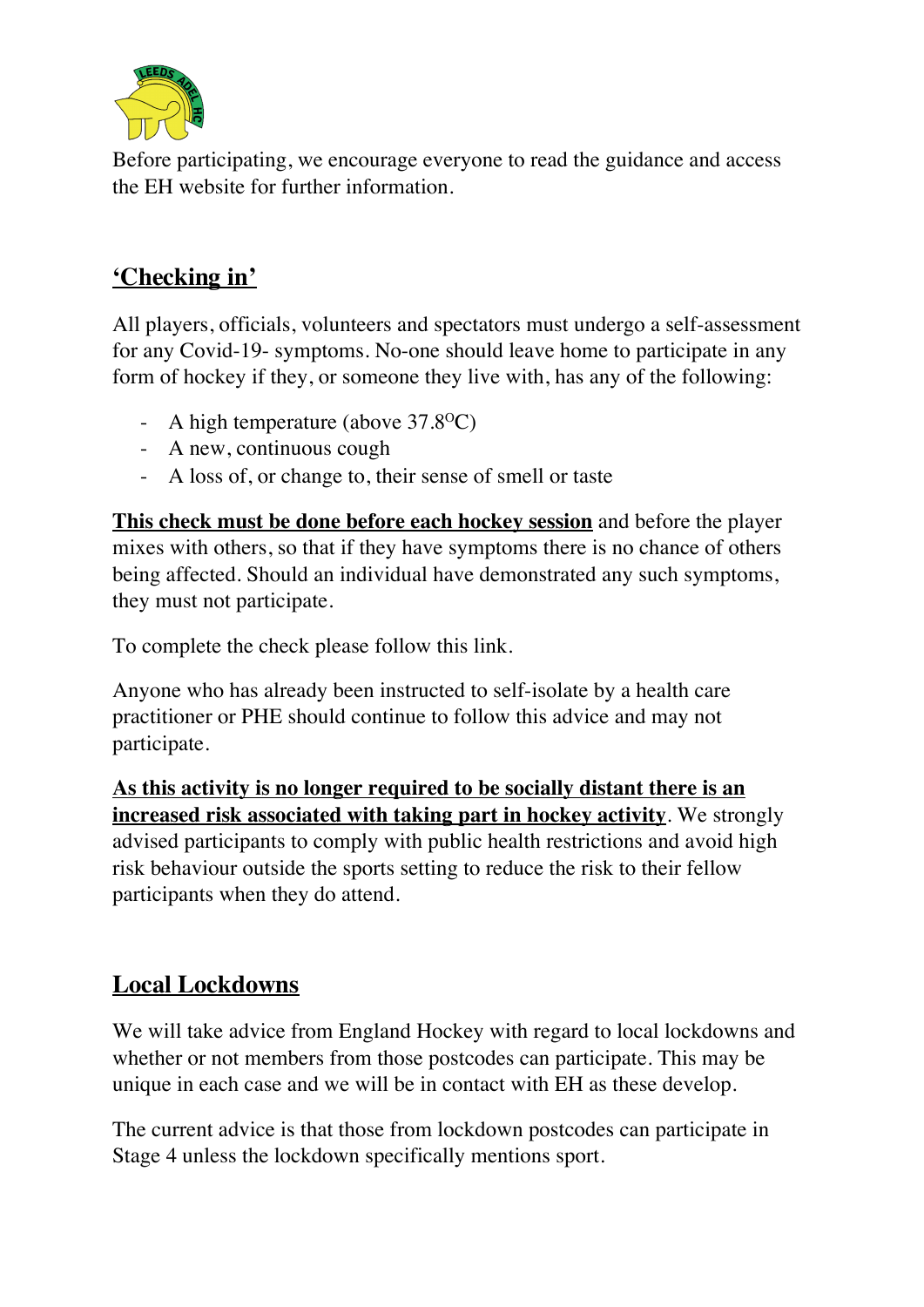

However, we are still waiting for confirmation from them with regard to Bradford, Calderdale and Kirklees.

# **Injury**

In case of injury there is a first aid kit under the right hand bench in the middle dugout, please use hand sanitiser prior to use. In an emergency, call 999.

- Appropriate PPE for first aiders and medical professionals will be stored in the first aid kit but it is strongly advised that those assisting avoid touching their face and wash their hands afterwards at the earliest opportunity.

If a player requires assistance, a member of their household or bubble should help them with others socially distancing unless it is a life or limb-threatening injury as a such necessitates emergency care

- . This should be done by the fewest number of players possible and they should avoid touching their face or property until they have used hand sanitiser.
- The incident should be reported to your covid officer as a close contact for track and trace purposes.

Guidelines on first aid can be found here: https://www.sja.org.uk/getadvice/first-aid-advice/covid-19-advice-for-first-aiders/

### **The Role of the Covid Officer and What it Means for You:**

- 1) Ensures that all participant have signed the **EH participation agreement** above, at least 24 hours prior to the first session.
	- a. The covid officer has access to the list of all those who register with EH and list Leeds Adel as their club.
- 2) Collects **attendance information** for Track and Trace, this is destroyed after 21 days and is stored securely in line with GDPR.
	- a. The attendance list is emailed to EH after every session.
	- b. The Covid Officer may also be contacted by **NHS Track and Trace** to provide attendance information and contact details of those that is needed if there is a **suspected/confirmed case.**
		- i. This is especially true if NHS Track and Trace cannot contact an exposed individual.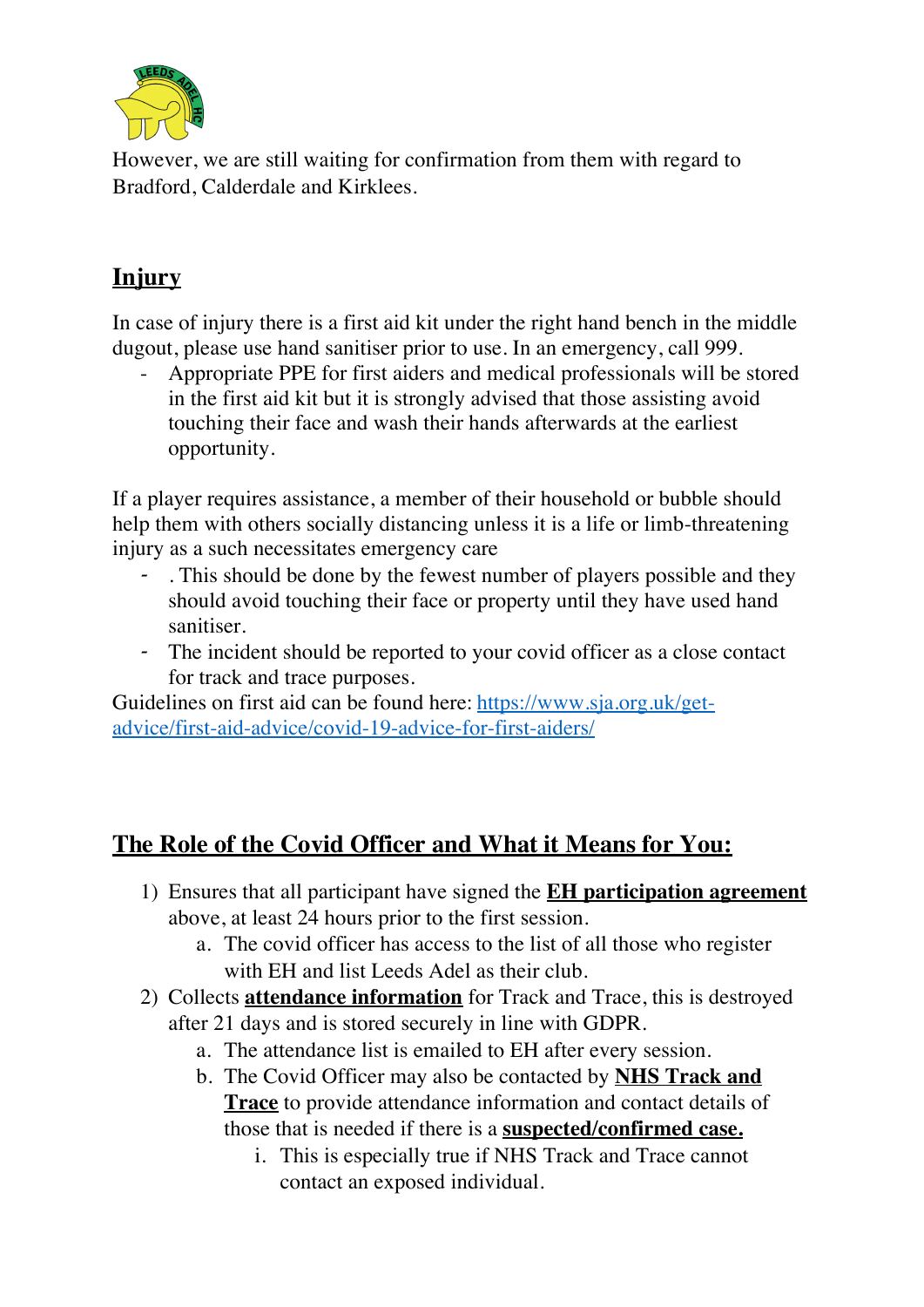

- 3) If you are **unwell**:
	- a. Participants should **not attend** hockey activity
	- b. They should **notify the Covid Officer** if they become sick with Covid-19 symptoms, test positive for Covid-19 or have been **exposed to a suspected or confirmed case.**
	- c. The Covid Officer will ask you to contact NHS Track and Trace if you haven't already.
- 4) Suspected/Confirmed Covid 19 Case
	- a. The Covid Officer will **contact other participants** to let them know and advise them to monitor their own health.
	- b. The NHS may get in contact with participants if they have been in direct contact and need to self-isolate.
	- c. The Covid Officer will advise the Facility Operator, if they may have staff that was present, of the suspected case of Covid-19.
	- d. If a match has been played within a designated window, the Covid Officer from the opposition team, and any match officials will be contacted, to inform them of a suspected case. NHS may get in contact with them if they have been in direct contact and need to self-isolate.
	- e. England Hockey will be informed of a suspected or actual case through the Covid Incident Reporting Form.

## **Bookings**

Up to 4 groups of players can use the pitch at any one time, with each group using a quarter of the pitch.

- 1. Members must book to use the pitch using the website, use of the pitch is not allowed outside of these hours.
	- a. If you want to use the pitch out of these hours please contact secretary@leedsadelhockey.co.uk for information.
	- b. Non-members are not allowed to use the pitch unless:
		- i. They are a friend/family member of an Adel HC member.
		- ii. That member must book the pitch and is responsible for the non-member whilst at the facility.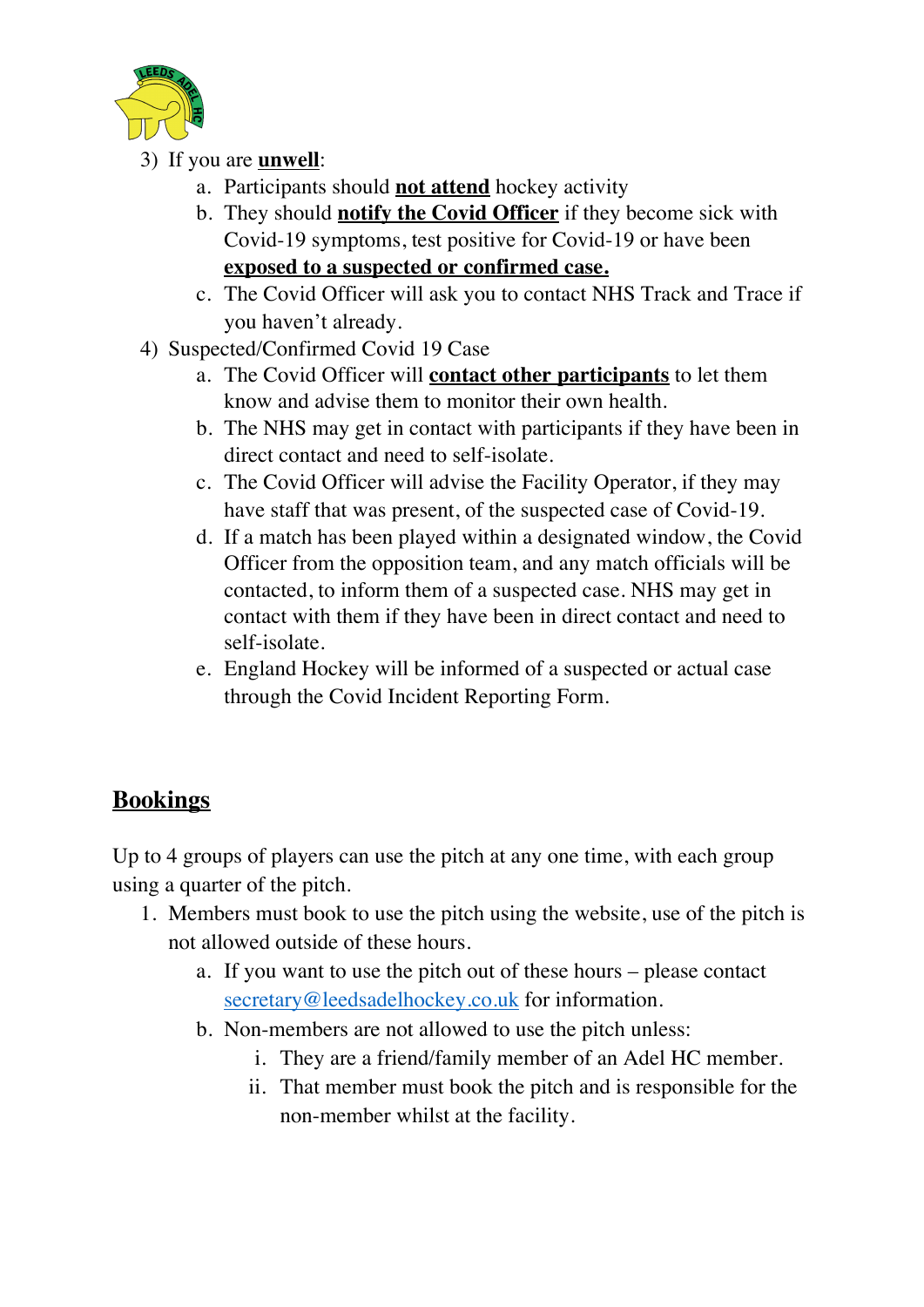

- iii. Their use does not prevent use by members i.e. by booking 2 slots instead of 1 and preventing members accessing the pitch.
- 2. Players must check-in for these sessions using our check in link prior to each session.
- 3. Competitive contact hockey may be played during these unsupervised booked sessions
- 4. Groups should not exceed 6 players per quarter and each group should remain socially distant from other distinct groups.
- 5. Please contact the covid officer if a member of the group becomes unwell following your session.

Available times to book: Wednesday 6-7 pm Thursday 6-8 pm

Sunday: 1-6 pm

Bookings will be for 50 minutes to allow you to leave 10 minutes before the start of the next session to avoid unnecessary contact with others. This will also allow the bookings to run smoothly. Do not congregate and socialise after your session is over.

Please use your own equipment (sticks, balls, water bottles), and avoid touching other equipment such as goals, fencing and the dugouts. You should only touch the ball with your stick or goalkeeping pads.

Players should follow Public Health England advice for good hygiene at all times, as a minimum, players must wash their hands before coming to the pitch and as soon as possible when they leave.

- Hand sanitiser will be made available at the pitch and must be used when entering and exiting the pitch area. In addition, please bring and use your own.

Litter should be removed by the member who bought it with them after the session.

No alcohol is to be consumed on the premises.